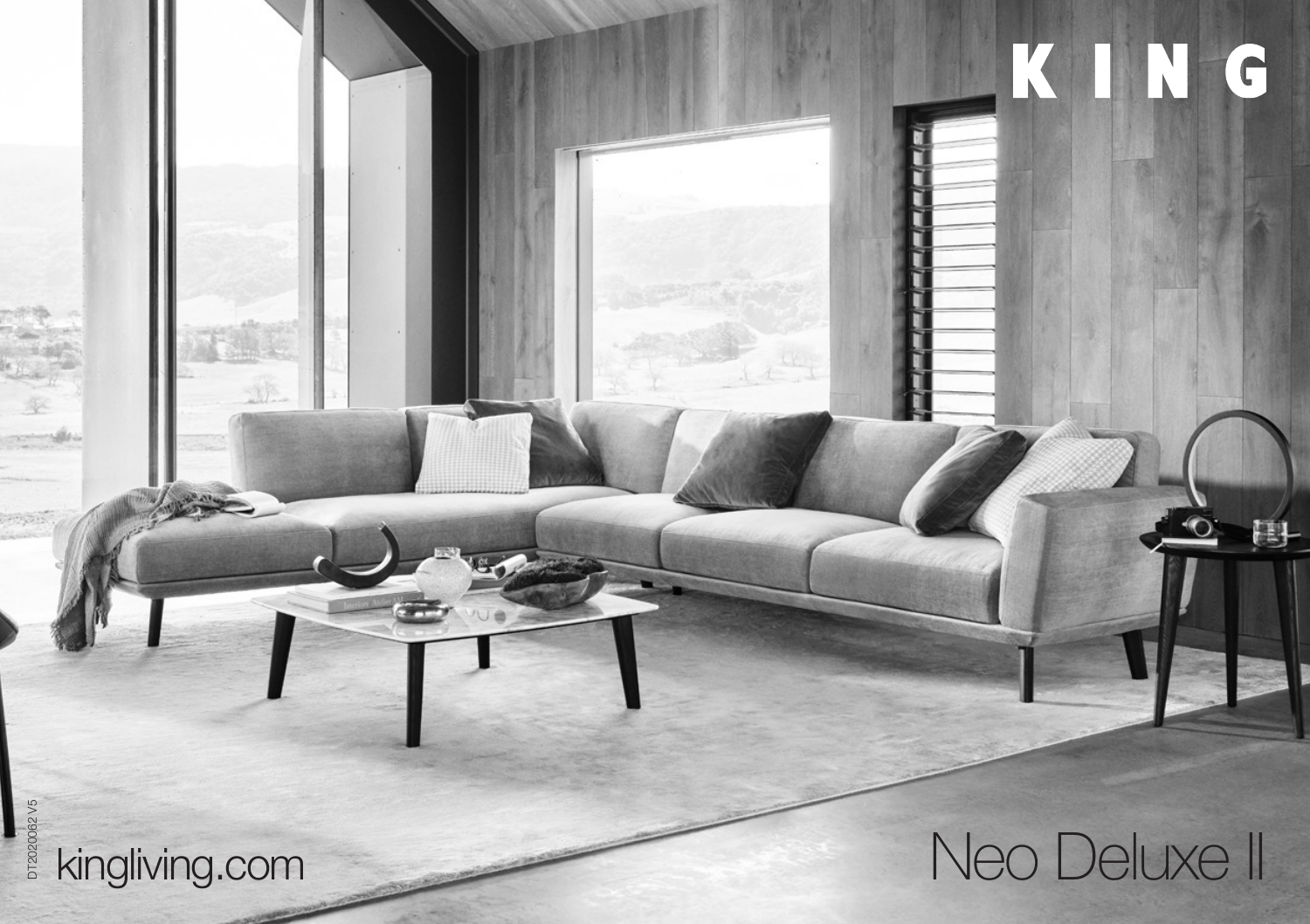

2 Seater 1 Arm P1721 (LH or RH) Side View



2 Seater 1 Arm P1721 (LH or RH) Components: 1x P1721, 2x C781, 2x AB570, 1x AB470



3 Seater 1 Arm P2502 (LH or RH) Side View



3 Seater 1 Arm P2502 (LH or RH) Components: 1x P2502, 3x C781, 3x AB570, 1x AB470



2 Seater P1880 Side View



2 Seater P1880 Components: 1x P1880, 2x C781, 2x AB570, 2x AB470







3 Seater P2661 Components: 1x P2661, 3x C781, 3x AB570, 2x AB470



**AB405** Closed + Recline Position<br>Front View







Ottoman 940 D622 (24.5")







AB470 Closed + Recline Position Front View AB570 Closed + Recline Position Front View 201 156<br>(6") (6") <sup>271</sup> Ottoman 781 D781 (30.75") **Ottomans** 

Effective December 2021. As King Living has a policy of continuous improvement, changes to products and specifications may be made without prior notice. Images and drawings are representative of design only. Accessories no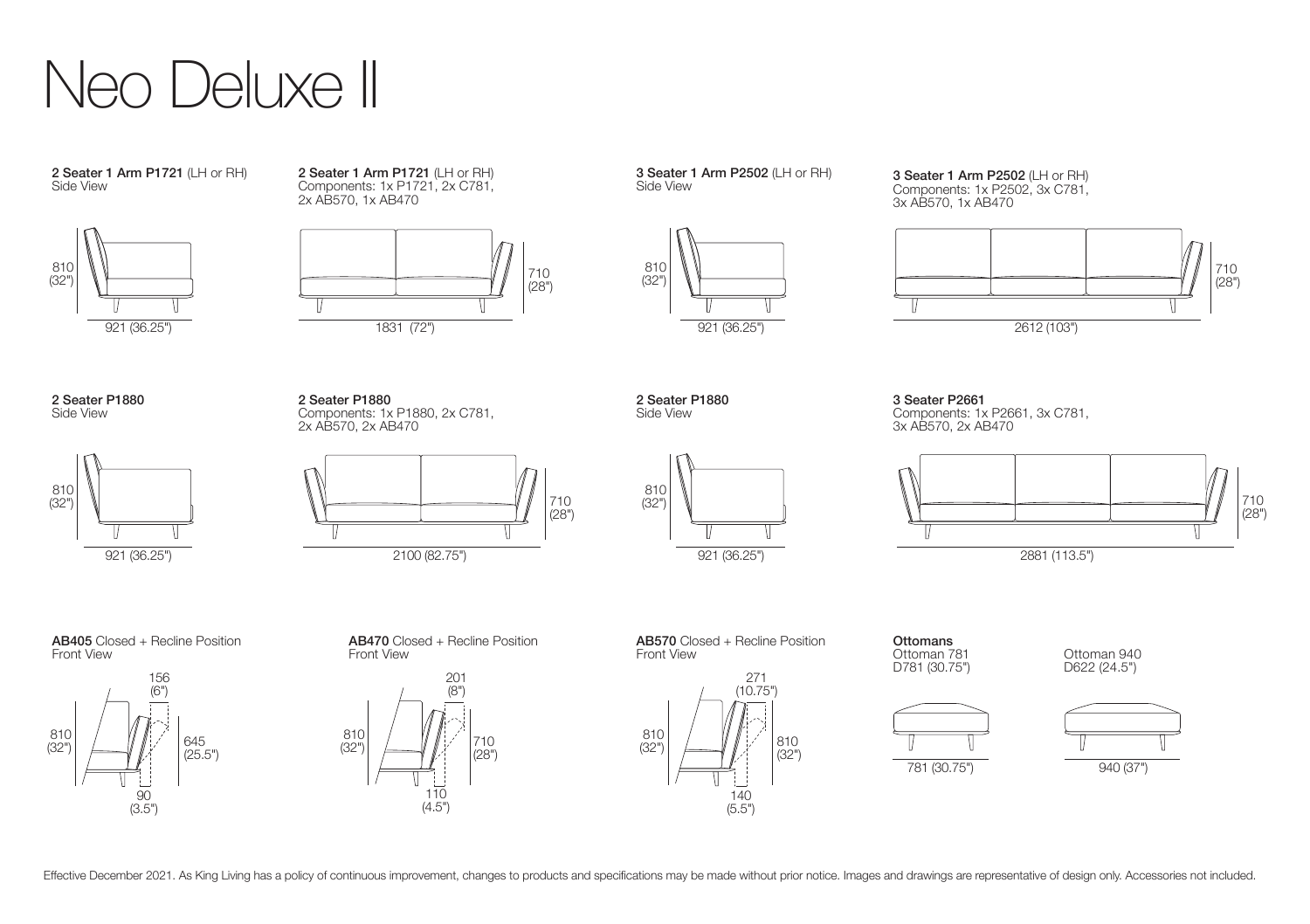

### 2 Seater 405 Arms 2 Motion (2x Arms) 1x P1880, 2x C781, 2x AB570,

2x AB405 MOTION



# 2 Seater 405 Arms All Motion

1x P1880, 2x C781, 2x AB570 MOTION, 2x AB405 MOTION



# 2 Seater PLUS 1x Arm Motion

1x P2502, 1x C781D, 1x C1562, 1x AB570 MOTION, 2x AB570



### 2.5 Seater 405 Arms 2 Motion (2x Arms) 1x P2038, 2x C860, 2x B570W,

2x AB405 MOTION



## 2.5 Seater 405 Arms All Motion

1x P2038, 2x C860, 2x B570W MOTION, 2x AB405 MOTION



# Package B8 All Motion

2x P1721, 2x C1562, 5x AB570 MOTION, 1x AB405 MOTION



# 3 Seater 405 Arms 2 Motion (2x Arms)

1x P2661, 3x C781, 3x AB570, 2x AB405 MOTION



# 3 Seater 405 Arms All Motion

1x P2661, 3x C781, 3x AB570 MOTION, 2x AB405 MOTION



Effective December 2021. Arm/Back Reclined: AB405 MOTION max. 156 (6"). AB570 MOTION max. 271 (10.75"). As King Living has a policy of continuous improvement, changes to products and specifications may be made without prio notice. Images and drawings are representative of design only. Accessories not included.